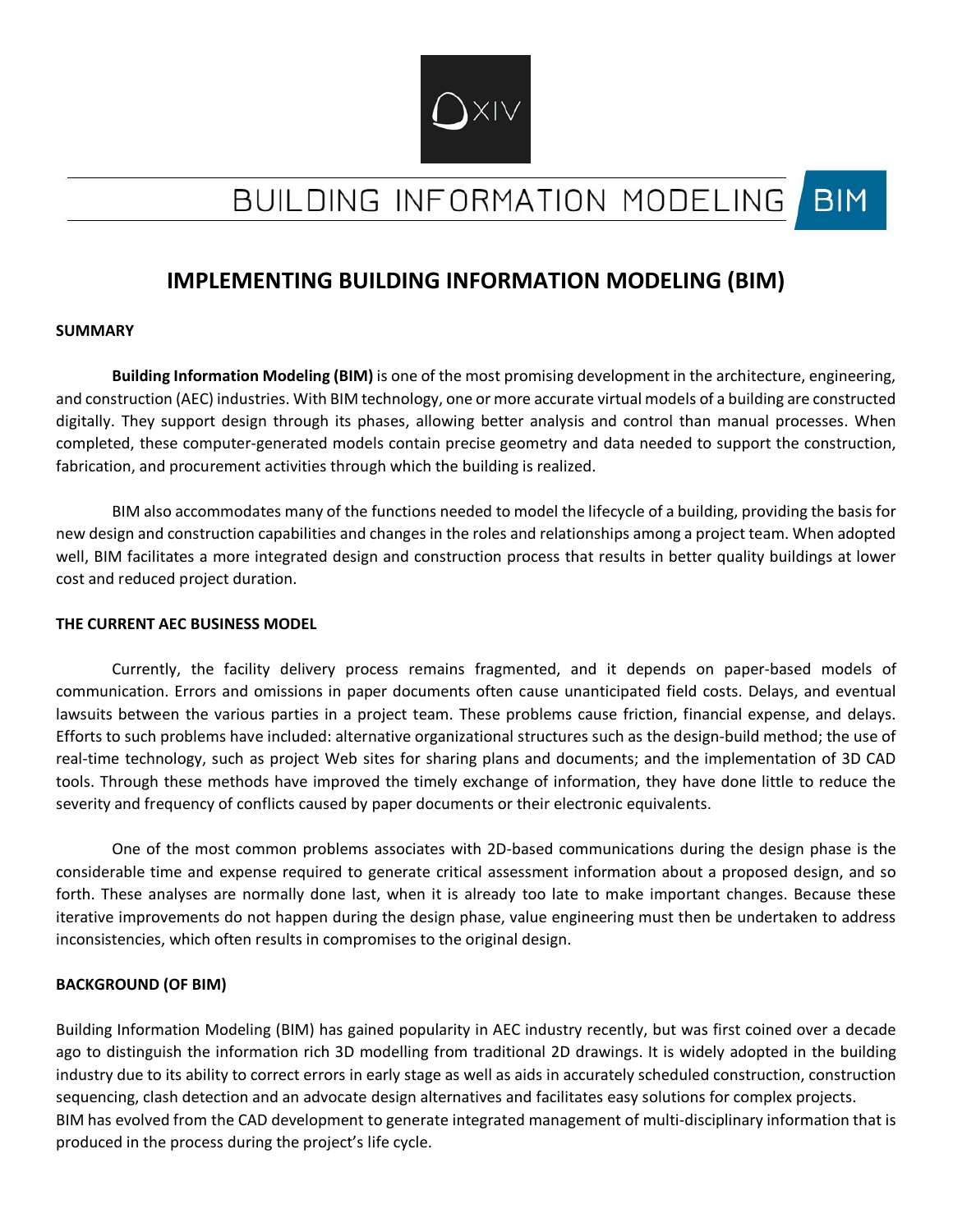#### **WHAT IS BIM?**

BIM is a modeling technology and the associated set of processes to produce, communicate, and analyze building models. Building models are characterized by:

- Building components that are displayed as digital representations (Objects) that carry computable graphic and data attributes that identify them to software applications, as well as parametric rules that allow to be manipulated in an intelligent fashion.
- Components that include data that describe how they behave as needed for analysis and work processes, for example, quantity take off, specifications, and energy analysis.
- Consistent and non-redundant data that changes to component data are represented in all views of the component and the assemblies of which it is part.
- Coordinate data such that, all views of the model are represented in a coordinated way.

BIM is a fundamentally different way of creating, using, and sharing building life cycle's data. This involves the whole cycle of BIM stakeholders including owners, architects, engineers, and designers.

Generally, BIM technology allows an accurate virtual model of the facility to be constructed digitally. Completed computer generated models contains accurate and a well-defined geometry and pertinent digital data required to facilitate the construction processes such as, construction sequencing, fabrication, procurement activities, etc., which are necessary to realize the final building.

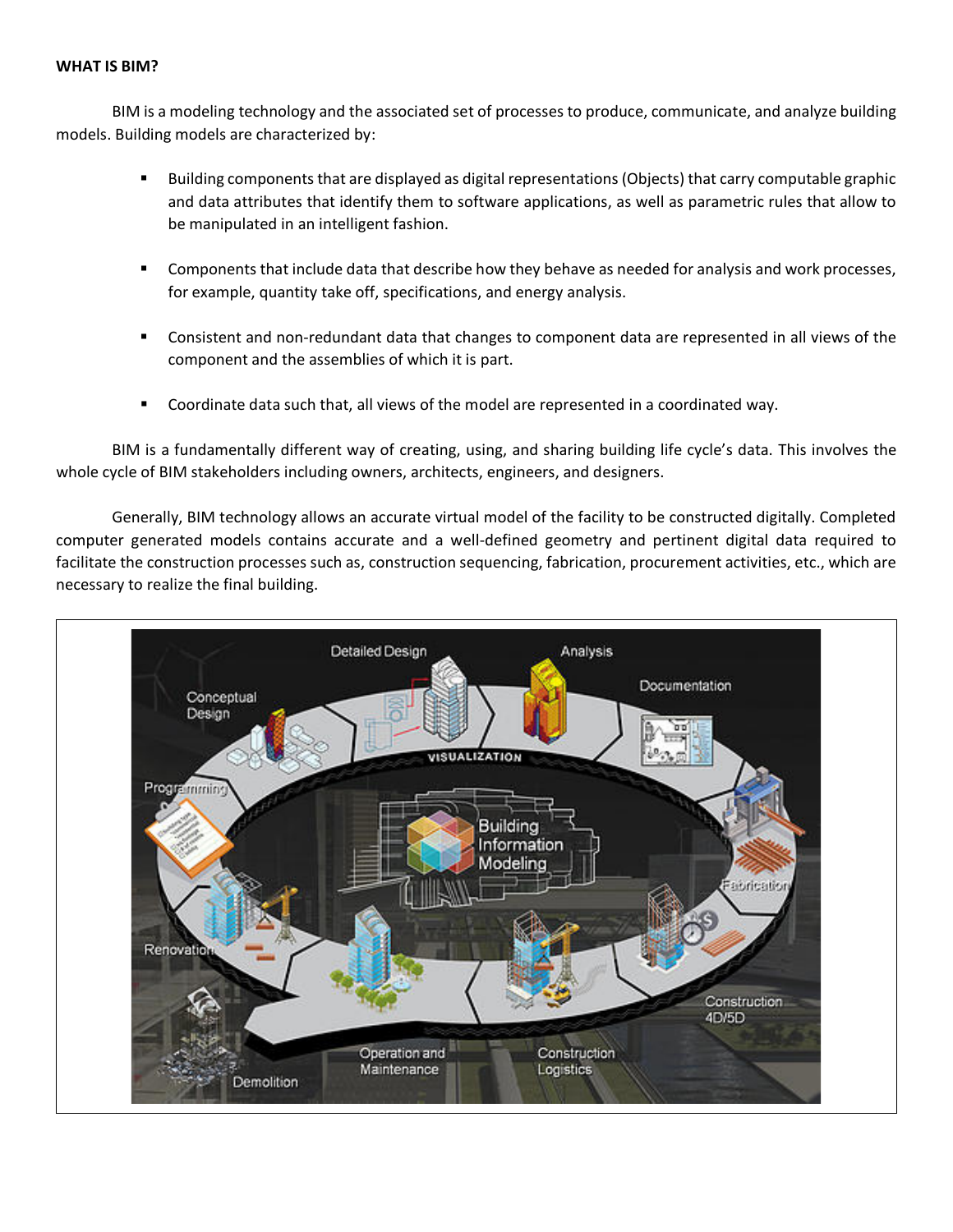#### **WHAT ARE THE BENEFITS OF BIM?**

### **Preconstruction Benefits to Owner**

- o Concept, Feasibility, and Design Benefits
- o Increased Building Performance and Quality
- o Improved Collaboration Using Integrated Project Delivery

### **Design Benefits**

- o Earlier and More Accurate Visualizations of a Design
- o Automatic Low-Level Corrections When Changes Are Made to Design
- o Generation of Accurate and Consistent 2D Drawings at Any Stage of the Design
- o Earlier Collaboration of Multiple Design Disciplines
- o Easy Verification of Consistency to the Design Intent
- o Extraction of Cost Estimates during the Design Stage
- o Improvement of Energy Efficiency and Sustainability

### **Construction and Fabrication Benefits**

- o Use of Design Model as Basis for Fabricated Components
- o Quick Reaction to Design Changes
- o Discovery of Design Errors and Omissions before Construction
- o Synchronization of Design and Construction Planning
- o Better Implementation of Lean Construction Techniques
- o Synchronization of Procurement with Design and Construction

## **Post Construction Benefits**

- o Improved Commissioning and Handover of Facility Information
- o Better Management and Operation of Facilities
- o Integration with Facility Operation and Management Systems

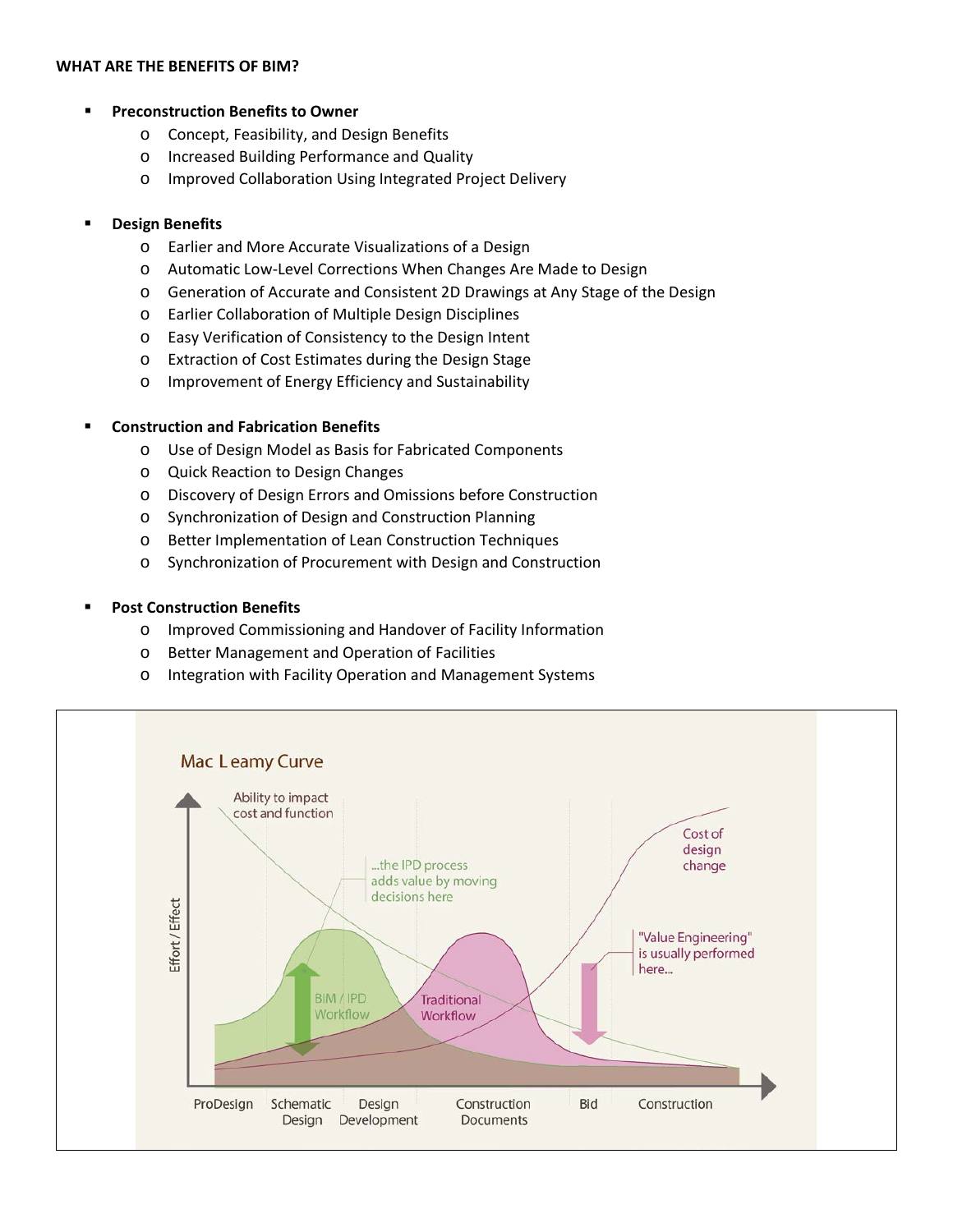## **COLLABORATIVE DESIGN AND DELIVERY PROCESS**

Collaboration is the best approach in the pursuit of successful application of BIM in a project. The fragmented nature of the building industry, its complexity and multiple phases of the construction life cycle make the collaboration of multidisciplinary teams to be very important. The involvement of multidisciplinary teams, (Owner, architects, consultants, engineers, contractors, subcontractors, suppliers, etc.) and the use of heterogeneous ICT tools provide an opportunity to achieve efficient and effective collaboration. Checking for maintainability of the facility for instance should be fully addresses by the design team from early design stage. Architects and Owners should be at the center of the process to manage all information.

Through collaboration, project teams quickly generate design options with relevant building systems alternatives and other works that add value to the client. Moreover it is emphasized that user's ability to understand the design is enhanced to make necessary early and more efficient decisions. For instance, early environmental impact analysis, early building performance such as, energy and thermal building performance helps to foster effective communications among end users, owners, and project teams.

Furthermore, effective collaborative design process is more dependent on the richness of the shared model, and the quality of the design analysis being undertaken to support the early decision making, to resolve issues through negotiation and evaluation.